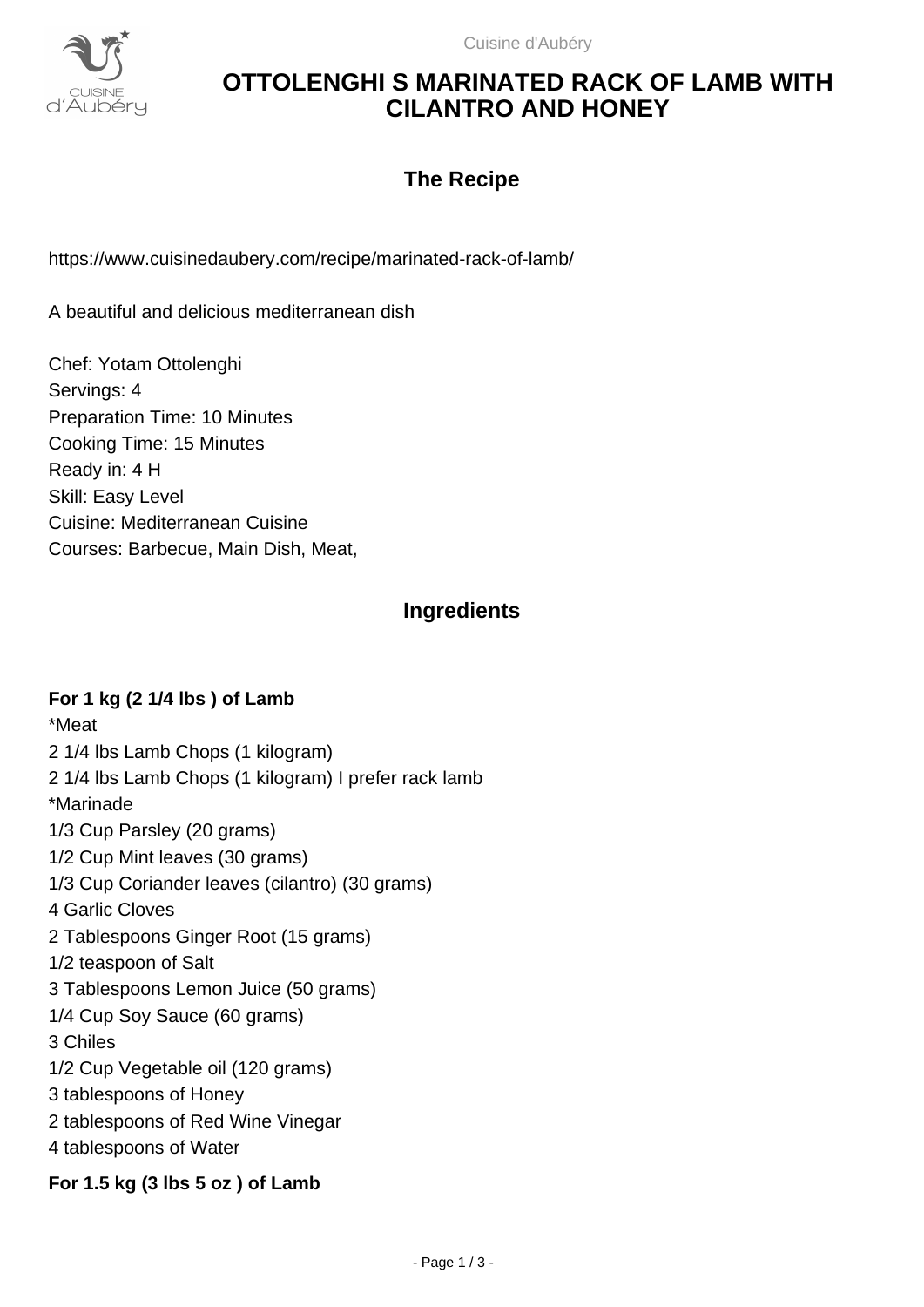

## **OTTOLENGHI S MARINATED RACK OF LAMB WITH CILANTRO AND HONEY**

\*Meat 3 lbs 5 oz Lamb Chops (1.5 kilograms) 3 lbs 5 oz Lamb Chops (1.5 kilograms) I prefer rack lamb \*Marinade 1/2 Cup Parsley (30 grams) 3/4 Cup Mint leaves (45 grams) 1/2 Cup Coriander leaves (cilantro) (45 grams) 6 Garlic Cloves 4 Tablespoons Ginger Root (22.5 grams) 3/4 teaspoon of Salt 1/3 Cup Lemon Juice (75 grams) 1/3 Cup Soy Sauce (90 grams) 4.5 Chiles 1 Cup Vegetable oil (180 grams) 4.5 tablespoons of Honey 3 tablespoons of Red Wine Vinegar 6 tablespoons of Water **For 500 g (1 lbs 2 oz ) of Lamb** \*Meat 1 lbs 2 oz Lamb Chops (500 grams) 1 lbs 2 oz Lamb Chops (500 grams) I prefer rack lamb \*Marinade 3 Tablespoons Parsley (10 grams) 1/4 Cup Mint leaves (15 grams) 3 Tablespoons Coriander leaves (cilantro) (15 grams) 2 Garlic Cloves 1 Tablespoon Ginger Root (7.5 grams) 1/4 teaspoon of Salt 2 Tablespoons Lemon Juice (25 grams) 2 Tablespoons Soy Sauce (30 grams) 1 1/2 Chiles 1/3 Cup Vegetable oil (60 grams) 1 1/2 tablespoons of Honey 1 tablespoon of Red Wine Vinegar 2 tablespoons of Water

## **Steps**